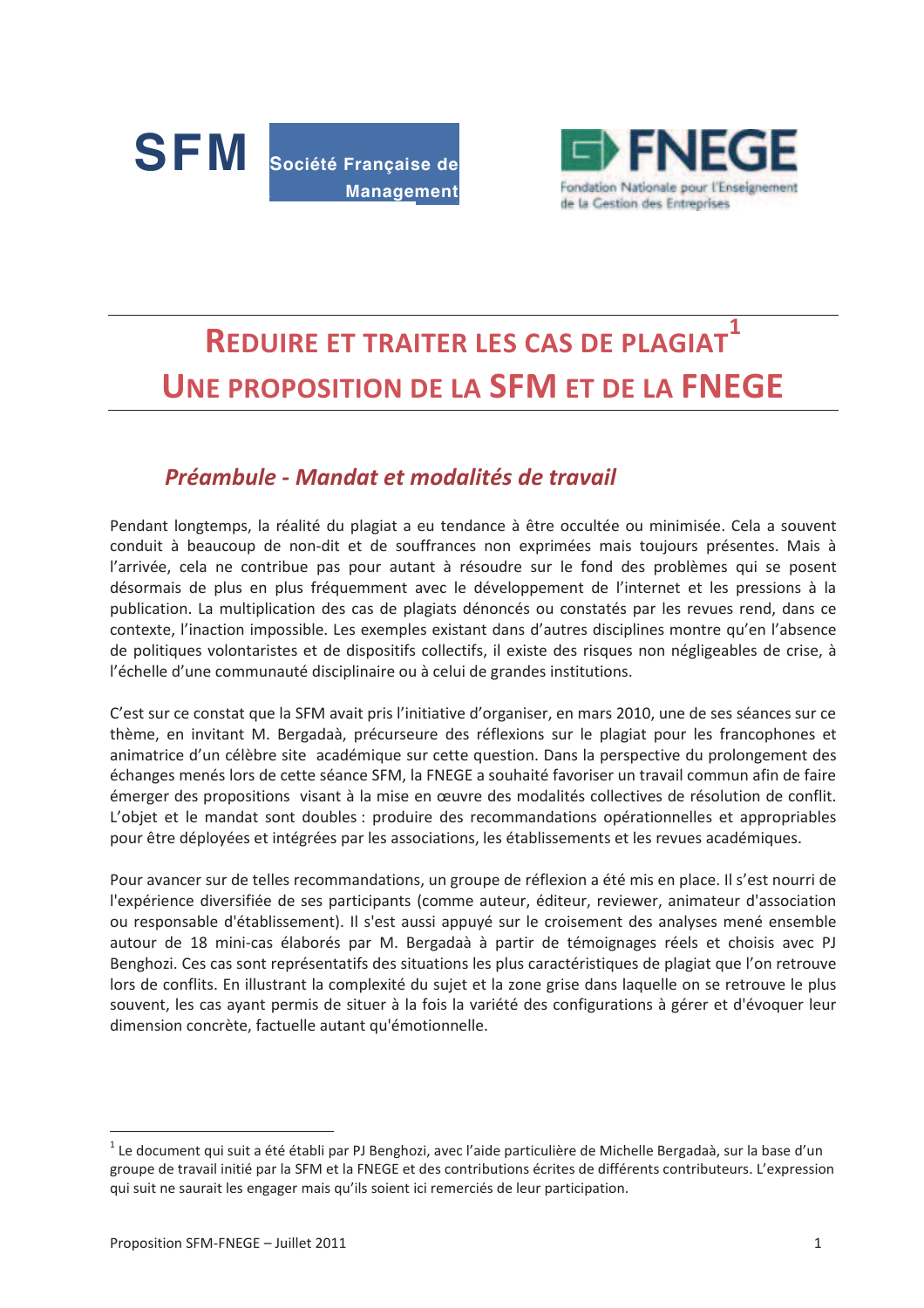## *Introduction - Contexte et attendus*

Dans un monde de la recherche où la pression à la publication se fait de plus en plus intense, où les échanges et la circulation des papiers sont de plus en plus nourris, où les moteurs de recherche favorisent de plus en plus le traçage des références, des plagiats de tous types apparaissent de en plus fréquemment : dans les articles soumis à des revues, dans des communications, dans des thèses, dans des ouvrages.

Certes, les établissements et responsables de programmes d'enseignements sont désormais bien sensibilisés au problème concernant les étudiants. Mais le phénomène concerne également les  $e$ nseignants-chercheurs de toutes disciplines. Il touche tous les niveaux d'analyse :

Au niveau du système académique, la question du plagiat s'articule sur celle, plus large, de la diffusion des connaissances aujourd'hui. La recherche s'est professionnalisée dans un nouveau contexte et ce qui était une activité principalement artisanale est devenue une activité de production en masse. En particulier comment assurer une large diffusion en ligne de notes de travail, contributions à des forums, échanges dans le cadre de réseaux académiques, dépôt sur des archives ouvertes en libre accès... tout en limitant le risque de plagiat ou d'appropriation abusive ?

Au niveau des personnes, les cas de plagiat sont source de souffrance pour les plagiés, qui éprouvent souvent le plus grand mal à voir reconnaître leur contribution, mais aussi parfois pour les plagieurs, qui peuvent se voir clouer au pilori faute de savoir accepter leurs erreurs. De plus, les personnes qui découvrent un cas de plagiat au cours de leurs lectures, ou même se heurtent à des comportements gu'ils jugent non éthiques dans leur environnement sont fort embarrassées – voire perturbées - pour savoir si elles peuvent ou doivent dénoncer ces pratiques et auprès de qui.

De manière générale, le phénomène ne peut que croître avec l'essor des TIC et d'internet qui permet une plus grande facilité de copie d'une part, une meilleure tracabilité et une possibilité de réévaluation de publications archivées d'autre part. Comme l'évoquait un des répondants de l'enquête en ligne du site chercher-publier<sup>2</sup> "On pourrait dire que l'on est passé d'une époque où le plagiat était facile à cause de l'impossibilité d'accès à toute l'information (d'où il fallait du temps pour constater un plagiat) à une époque où le plagiat est facilité par l'accès à un volume d'information telle, qu'il est difficile de traquer *l'ensemble des fraudeurs, malgré les outils informatiques de détection des fraudeurs (qui permettent une détection plus rapide).* »

En l'absence d'instances de médiation reconnues l'expérience montre que la communauté académique se trouve le plus souvent démunie pour traiter l'apparition de tels cas : qui peut les traiter, dans quel cadre, avec quelle légitimité, avec quelle force d'intervention ? La difficulté est d'autant plus importante que le plagiat représente autant une atteinte s'inscrivant dans des relations entre personnes (droit civil) qu'une infraction aux normes et aux instances académiques (droit de type pénal).

Or l'absence de règlement, de traitement et de circonscription des cas de plagiat soulevés a plusieurs conséquences d'ordres variés : permanence de l'imposture et souffrance des plagieurs qui ne peuvent pas tourner la page, incitation à la reproduction des tromperies, sentiments de défiance pénibles dans la communauté académique, risque de vengeance sauvage et de diffusion de faits non contrôlés, judiciarisation des relations professionnelles.

 $\overline{a}$ 

 $^2$  http://chercher-publier.unige.ch/enquete1.php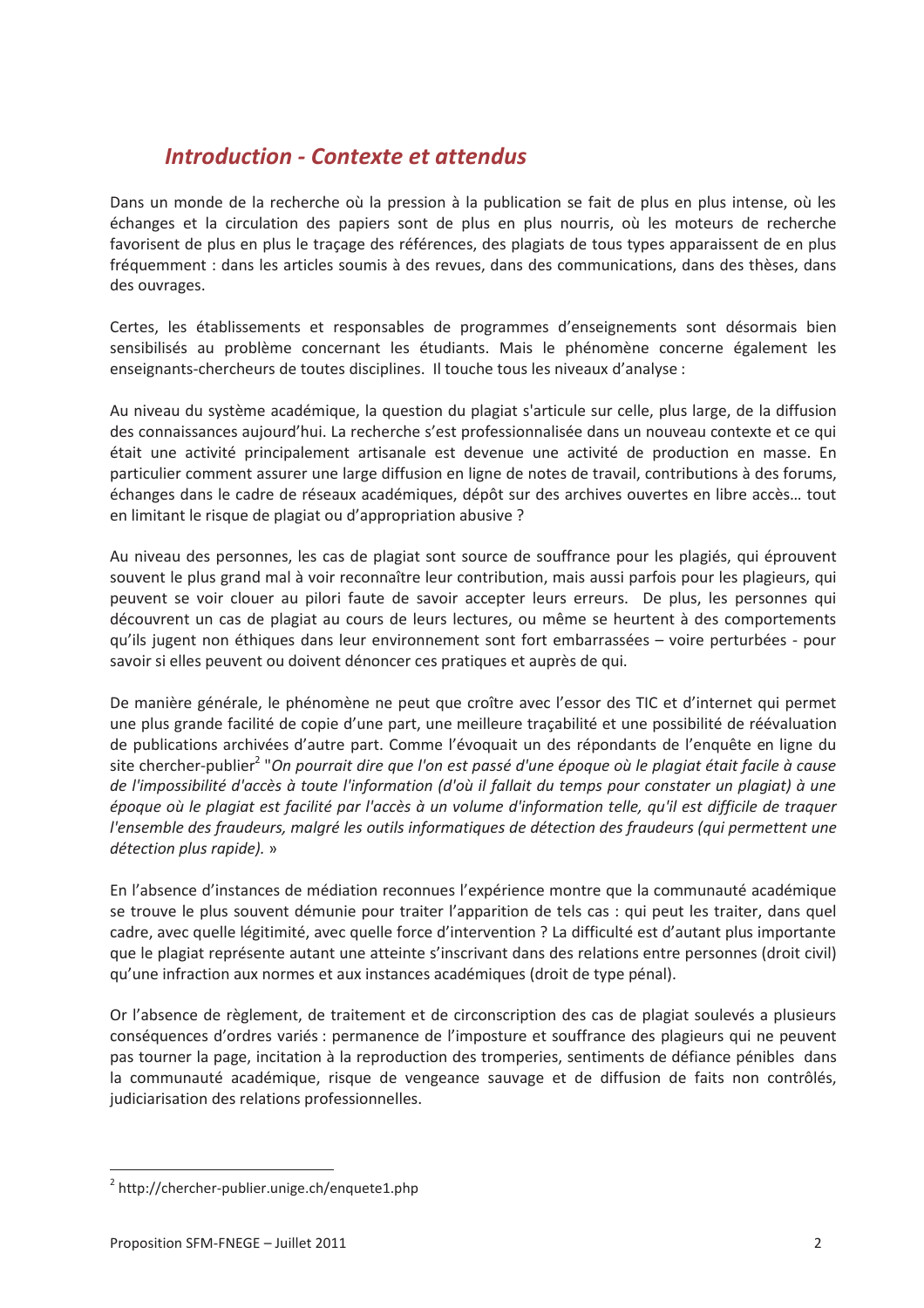Le caractère exemplaire de la manière de traiter les soupçons ou fautes éventuelles est d'autant plus important que les enseignants-chercheurs sont, dans le même temps, confrontés également à des pratiques de plagiat de la part de leurs étudiants et que tous les établissements mènent des actions de sensibilisation en la matière. Un double langage ou une double manière de traiter les problèmes (impunité ou étouffement d'un côté, sanction de l'autre) seraient à la fois incompréhensibles et préjudiciables à la rigueur des actions menées.

Le succès des sites de M. Bergadaà<sup>3</sup>, P. Dubois<sup>4</sup> ou JN. Darde<sup>5</sup> montre à la fois l'ampleur du problème. les énormes attentes de la communauté face au plagiat... et souligne explicitement l'absence de toutes réponse institutionnelle. Les animateurs de ces sites sont, de ce fait, continuellement et personnellement sollicités et amenés à intervenir dans des affaires, alors qu'ils n'ont ni mandat ni légitimité institutionnelle pour le faire.

## Constat - Largeur de la définition et difficulté de statuer

Une première raison expliquant l'absence d'institutions en charge du plagiat et la tentation de minimiser, voire d'occulter, le problème tient probablement à l'acception très large de la notion de plagiat et de la perception de sa gravité. Il existe en effet différents types de plagiat constituant un continuum. Dans ces conditions, la « faute » n'est jamais facile à établir d'emblée et la caractérisation d'un plagiat doit souvent s'apprécier en analysant l'ensemble d'une production académique, et non simplement les textes mis directement en cause. L'analyse des cas étudiés montre en effet d'une part que les cas de plagiat (avérés ou dénoncés) se multiplient, d'autre part, qu'ils présentent des configurations très différentes rendant difficile l'édiction de règles uniques. Au regard des différents affaires ayant fait l'objet, ces dernières années, de procédures de recours on retrouve en effet, dans le plagiat, trois grands facteurs de variété.

La première variété des cas de plagiat concerne d'abord les configurations respectives des plagieurs/ plagiés: plagiats ou appropriations abusives entre co-auteur, doctorant à l'égard de son directeur de thèse, ou directeur de thèse s'appropriant le travail de ses doctorants ou assistants, import/export d'articles ou chapitres d'ouvrages traduits in-extenso, « reviewers » s'appropriant des documents en révision...

La deuxième forme de variété du plagiat tient à la nature différente de son expression et son intensité. Il peut simplement s'agir de négligences et de pratiques « inélégantes » marquées par l'oubli de citations significatives autant ; mais c'est aussi parfois des fautes coupables consistant en une copie servile de verbatim de textes produits par d'autres auteurs sans les mentionner; il peut aussi résulter de l'accumulation d'extraits ou de citations extensives - plus ou moins bien référencées - dont le nombre et la quantité dépassent les usages ; c'est dans d'autres cas l'appropriation abusive de travaux d'assistants ou d'étudiants : il peut même enfin s'agir de la copie intégrale de papiers entiers soumis à publication dans d'autres contextes.

Enfin, le troisième facteur de variété tient, parallèlement, à l'identification de plusieurs types de plagieurs : négligents, occasionnels, en série, systématiques. Les pratiques fautives peuvent être le fait d'un individu isolé ou relever de pratiques coupables de laboratoires ou de groupes d'auteurs. Grâce notamment à Internet, le plagiat a connu, de ce point de vue, un mouvement de

<sup>&</sup>lt;sup>3</sup> http://responsable.unige.ch/

<sup>&</sup>lt;sup>4</sup> http://blog.educpros.fr/pierredubois/

<sup>&</sup>lt;sup>5</sup> http://archeologie-copier-coller.com/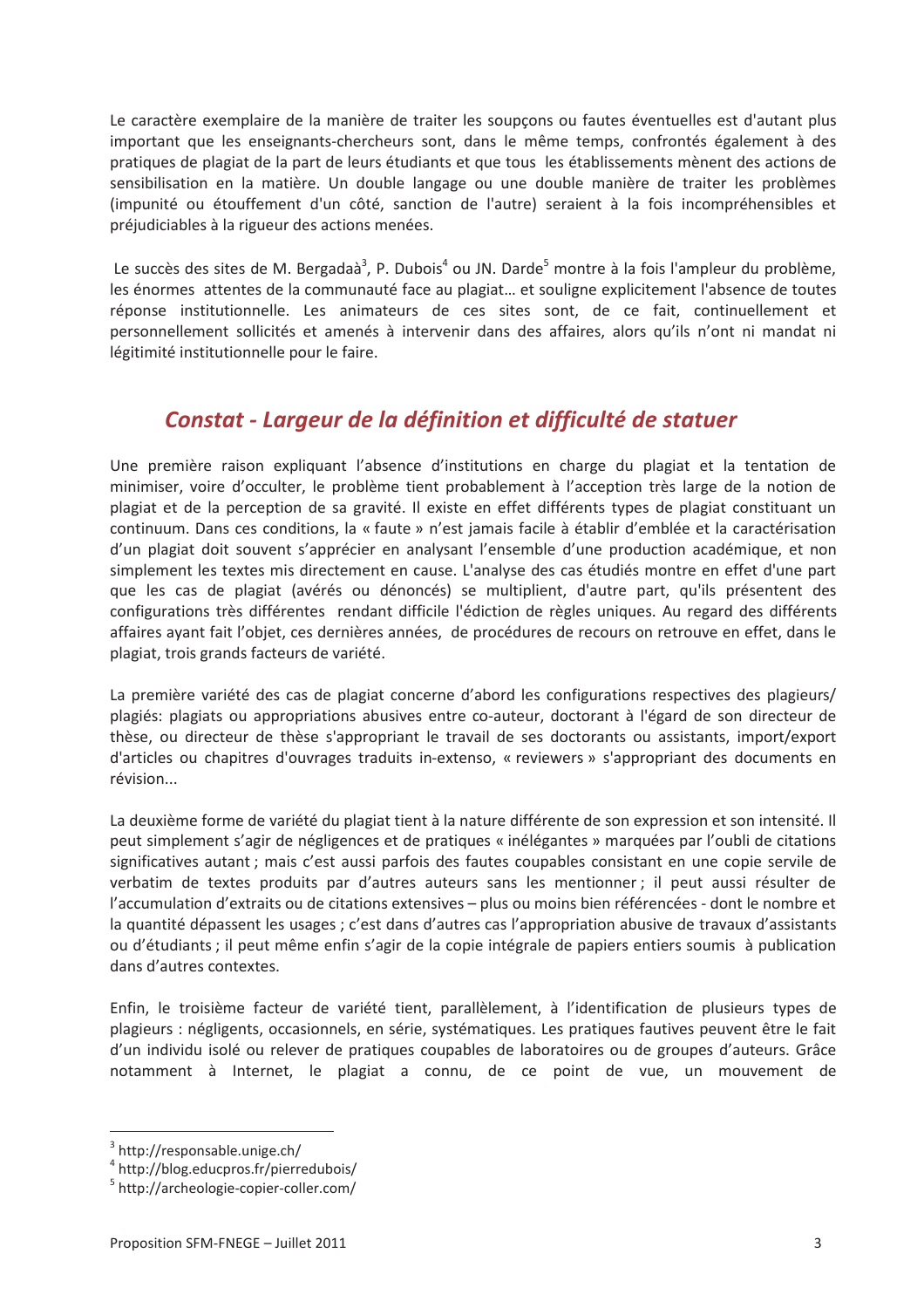« professionnalisation » du même ordre que celui qui a touché les autres registres des métiers de la recherche

Face à une telle situation, les débats et discussions en cours en sciences de gestion comme ailleurs<sup>6</sup> attestent d'un malaise largement partagé dans la communauté. Le sujet suscite l'incrédulité face à l'ampleur avérée du phénomène tout autant que la crainte de voir des collègues proches touchés à un titre ou un autre. On ne peut s'empêcher, de ce point de vue, de faire un parallèle avec le problème du dopage dans le sport : la pression à la compétition pousse à la banalisation de conduites et pratiques incorrectes et bénéficie des lacunes du cadre institutionnel qui n'a pas été repensé en conséquence : minimisation du problème, contrôles et sanctions pensés en fonction de fautes occasionnelles exceptionnelles et non de leur pénétration grandissante.

Dans une telle configuration. l'obiet de la mission SFM-FNEGE n'était donc pas de chercher à donner une définition ou caractérisation du plagiat mais bien plutôt d'élaborer des propositions de prise en charge collective des plaintes et des conflits en prenant comme point de départ la multiplication des affaires liées aux plagiats (attaques, plaintes...) et l'absence de cadre institutionnel pour les traiter<sup>7</sup>.

# Propositions - Une politique de sensibilisation et un dispositif de médiation

Les propositions émises par le groupe de travail consistent à coupler la mise en place d'un dispositif de médiation à même de traiter les conflits qui émergent avec une importante opération collective de sensibilisation, marquée par l'instauration d'une charte commune à l'ensemble de la communauté de gestion. Il importe de souligner que ces deux axes d'action doivent impérativement être menés de front. L'instauration d'un Charte sans dispositif de traitement des conflits reviendrait à se contenter de vœux pieux, à l'inverse, la mise en œuvre d'une instance de traitement des conflits sans politique de sensibilisation parallèle compromettrait son acceptation et sa légitimité.

#### Promouvoir un engagement de tous et de chacun

Aucun dispositif collectif ne pourra résoudre à lui seul la question du plagiat sans obtenir, simultanément, un engagement clair des parties prenantes et opérateurs de la recherche à travers l'adhésion à des bonnes pratiques partagées.

Avant toute mise en place - nécessaire et indispensable par ailleurs - de traitement des plagiats, il convient donc d'envisager une action explicite de sensibilisation, commune à l'ensemble de la communauté (associations disciplinaires, commissions d'évaluation, établissements et revues notamment). Une telle opération, analogue à celles engagées en direction des étudiants, devrait contribuer à définir clairement les bonnes (et mauvaises) pratiques en matière de publication et inciter à la vigilance et à la rigueur chaque partie prenante de l'enseignement et de la recherche : éditeurs de

<sup>&</sup>lt;sup>6</sup> La sociologie apparaît par exemple particulièrement déstabilisée par un cas récent impliquant des membres influents du CNU

 $^7$  Face à la difficulté de la caractérisation des cas de plagiat, l'ensemble des membres de la commission se sont accordés pour ne pas traiter de la question de l'auto plagiat qui anime fortement la communauté québécoise. Par la nature particulière des problèmes soulevés, le cas de l'auto-plagiat n'est en aucun cas comparable en gravité et devrait donc faire l'objet d'un traitement spécifique différent de celui du plagiat.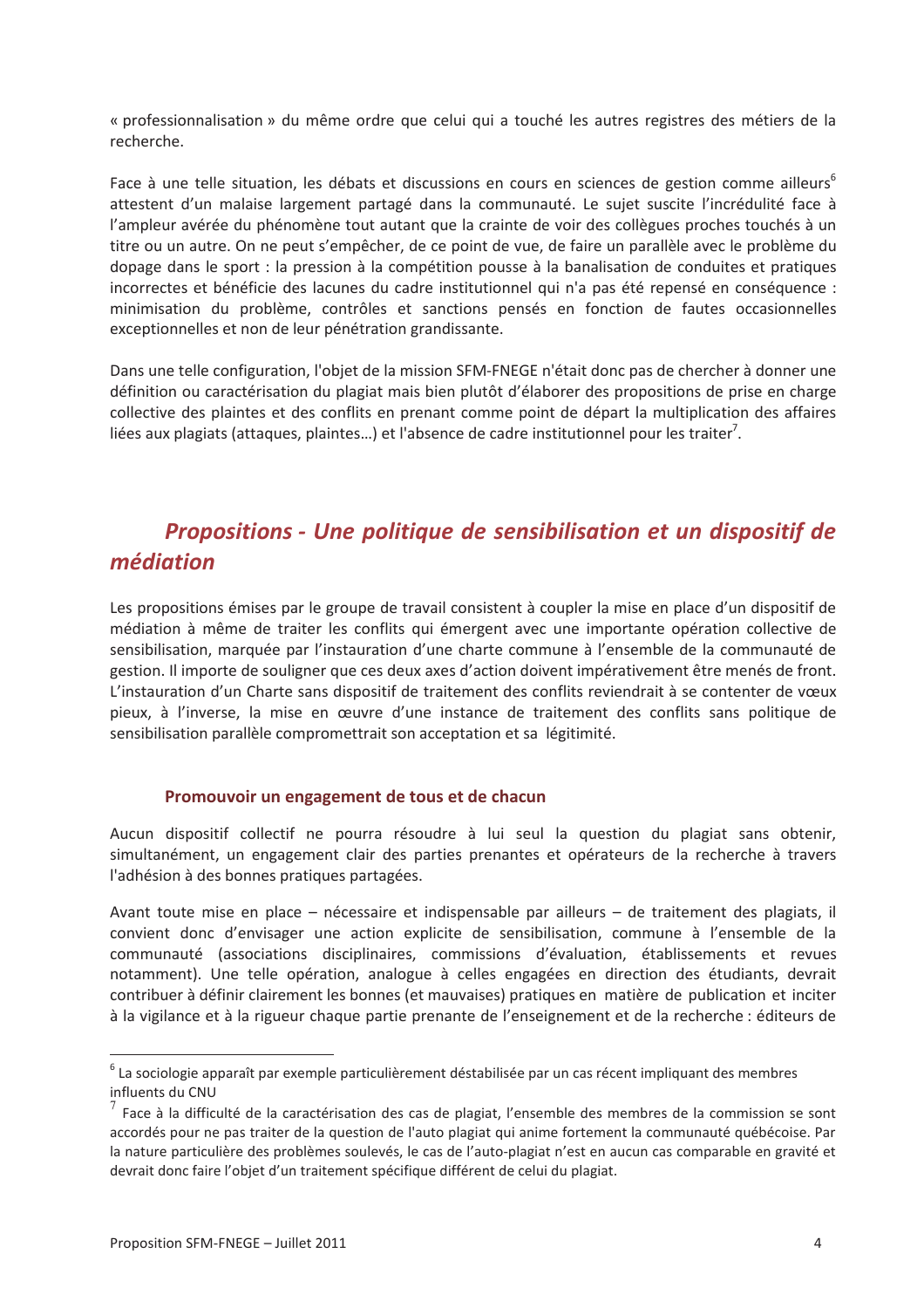revue, organisateurs de colloques, directeurs d'unité, directeurs de thèse, responsables d'institutions, enseignants-chercheurs. Concrètement, cela devrait se traduire d'abord par l'élaboration d'une Charte commune précisant les principes et lignes de conduite à attendre des acteurs académiques de la recherche.

Une telle charte – et la communication qui devrait nécessairement accompagner sa signature et sa mise en œuvre - ne permettra pas, en soi, de résoudre l'existence de comportements déviants. Elle constitue néanmoins le socle indispensable de toute autre action en rappelant à tous quelles sont les règles de base éthiques de notre métier.

Au-delà, sa mise en œuvre devra, bien sûr, s'accompagner d'actions ou de mesures de vigilance plus spécifiques à chacune des parties prenantes. Au niveau des revues et de l'organisation de conférences, la règle indispensable - et clairement publique - devrait être, a minima, le contrôle automatique de tous les documents soumis par des logiciels anti-plagiat. Comme nous l'avons noté, ceux-ci sont en effet bien assez efficaces pour tracer le copié-collé simple, même s'ils sont encore insuffisants pour les paraphrases, les traductions ou le plagiat de données quantitatives. L'existence d'un engagement préalable dans une Charte commune pourrait permettre la mise en œuvre de mesures d'autant plus rigoureuses que la légitimité des revues repose justement sur l'excellence de leur processus de relecture. De telles mesures pourraient être : une charte déontologique pour les relecteurs, l'information dans les colonnes de la revue des cas de plagiat avérés découverts ex post, l'interdiction de soumission pendant x années (voire définitive en cas de récidive), un bilan annuel du nombre de cas plagiat soulevés ou identifiés. Un label ou une certification pourrait attester le respect et l'engagement dans une telle démarche.

Au niveau des établissements, l'édiction de bonnes pratiques et de mécanismes de prévention et de sanction du plagiat devrait être la règle générale et une composante à part entière des critères d'évaluation. D'ailleurs, des organismes comme l'AACSB ont déjà intégré ces préoccupations dans les standards d'accréditation.

Au niveau des écoles doctorales également des démarches analogues (passage systématique des thèses aux logiciels de détection) pourraient tout autant être instaurées, contribuant à la fois à la rigueur des thèses soutenues et à une meilleure sensibilisation des jeunes chercheurs dans leur phase d'apprentissage.

### Se doter d'un moyen d'arbitrer et de traiter les différends

Si les chartes, opérations de sensibilisation et actions préventives sont indispensables, elles ne permettent cependant pas de répondre aux problèmes soulevés quand il est trop tard et que des plagiats sont identifiés ou dénoncés. En l'absence de recours ou d'interlocuteurs institués, les plagiés ont alors la tentation de faire appel aux seules solutions qui s'offrent à eux et qui, pour des raisons différentes, sont souvent mauvaises : le recours judiciaire (très long, coûteux et au débouché incertain) d'un côté, la négociation en direct à la recherche de solution amiable (inefficace et ne faisant souvent que compliquer le traitement des dossiers), l'envoi de mails intempestifs à une large liste de personnes (voire l'ouverture de blogs dédiés). Le contexte d'explosion des cas dénoncés de plagiat atteste aujourd'hui d'une vraie rupture qui fait qu'on ne peut plus traiter ces cas de manière individuelle, entre pairs. Dans le cas contraire, le risque est que l'absence de traitement et de reconnaissance des problèmes qui surviennent ne conduisent à des traitements "sauvages" (buzz incontrôlés sur Internet, effets de rumeurs ou au contraire de menaces sur les plagiés) préjudiciables à tous (plagieurs, plagiés et institution académique) et à un niveau parfois supérieur à celui de la faute initiale.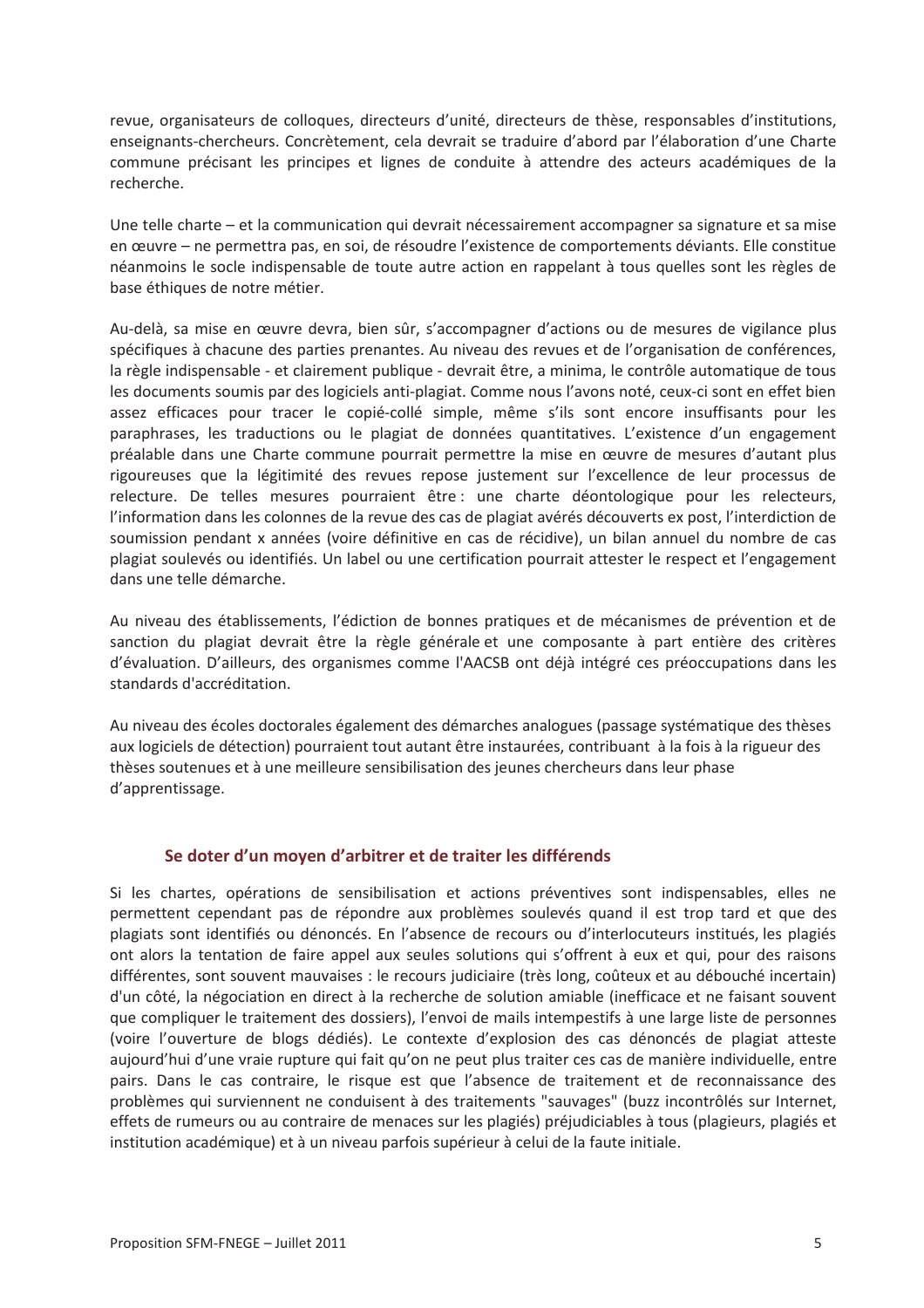La seconde proposition avancée dans le groupe de travail vise donc à mettre en place un dispositif de gouvernance dont l'objet est de pouvoir prendre explicitement en charge l'instruction des conflits surgissant dans notre communauté. Le dispositif ne vise pas à résoudre tous les plagiats ni à les juger (au sens légal du terme), mais plutôt à s'insérer dans une chaîne de résolution « informer - accompagner - $\text{contrôler}$  – sanctionner » analogue à celle envisagée par la Conférence des Grandes Ecoles en direction des étudiants.

La base du dispositif serait donc la structuration de médiations, relevant de procédures de recours volontaires, reconnus et acceptés par tous. Sa force tiendrait à sa légèreté, son absence de caractère  $\alpha$  contraignant et institué, et au fait que dans beaucoup de cas, le refus d'une médiation constitue déjà un indice significatif de mauvaise foi de la part de la personne mise en cause.

La fonction d'un tel dispositif se situe à plusieurs registres.

### **Développer collectivement des capacités d'instruction et d'arbitrage**

L'opérationnalisation et la mise en œuvre du dispositif envisagé supposent de définir et préciser clairement les modalités d'instruction retenues. En effet, par ses conséquences potentielles pour la victime comme le plagieur, les cas de plagiat sont des affaires très sérieuses qui ne peuvent être arbitrées qu'après une enquête minutieuse, contradictoire et indépendante.

Quelle que soit la forme précise retenue, pour qu'elle soit efficace, acceptable par tous et facilement mise en place, une telle instance de médiation ne doit pas viser à avoir force de loi, mais plutôt d'abord force de légitimité. C'est une condition indispensable pour que ses décisions puissent ensuite être réappropriées par les éventuels Conseils Scientifiques ou commissions disciplinaires d'institution.

D'un point de vue concret, il s'agit donc de constituer un dispositif de référence qui puisse être mobilisé en cas de plagiat sur demande d'une ou de l'ensemble des parties.

- Une fois pressenti ou dénoncé, le délit éventuel serait communiqué à une instance institutionnelle qui en fait l'instruction.
- Dès l'instant où un dossier serait instruit, il conviendrait de protéger le dénonciateur (qui doit être assuré de la confidentialité comme dans les cas de corruption), le plagié et le présumé plagieur durant le temps de l'analyse, les intervenants dans le dispositif étant aussi soumis à une stricte confidentialité.
- Le dispositif doit également permettre, comme certaines procédures judiciaires, la fourniture de mémoires contradictoires, ainsi que de réponses et d'appels argumentés avant publication des  $conclusions + letters de remarques des parties.$
- Ce dispositif, en regard du caractère avéré ou pas et de l'ampleur éventuelle de la faute, caractérise la faute ou l'absence de faute et suggère aux parties et tutelles concernées de modalités de réparation voire de sanctions.

Malgré le degré important d'internationalisation de la recherche, le champ du dispositif devrait rester, dans un premier temps, celui de l'espace francophone. Vu le nombre important de plagiats relevant de contextes internationaux, la mise en place de dispositifs de régulation à ce niveau reste, à l'heure actuelle, clairement hors de portée. En outre, il ne faut pas sous-évaluer le fait que les cas de plagiat les plus souvent soulevés restent encore des cas touchant des relations de proximité : mêmes réseaux, mêmes communautés, mêmes équipes ou établissements. Il ne s'agit donc pas d'ajouter de la souffrance à des relations difficiles.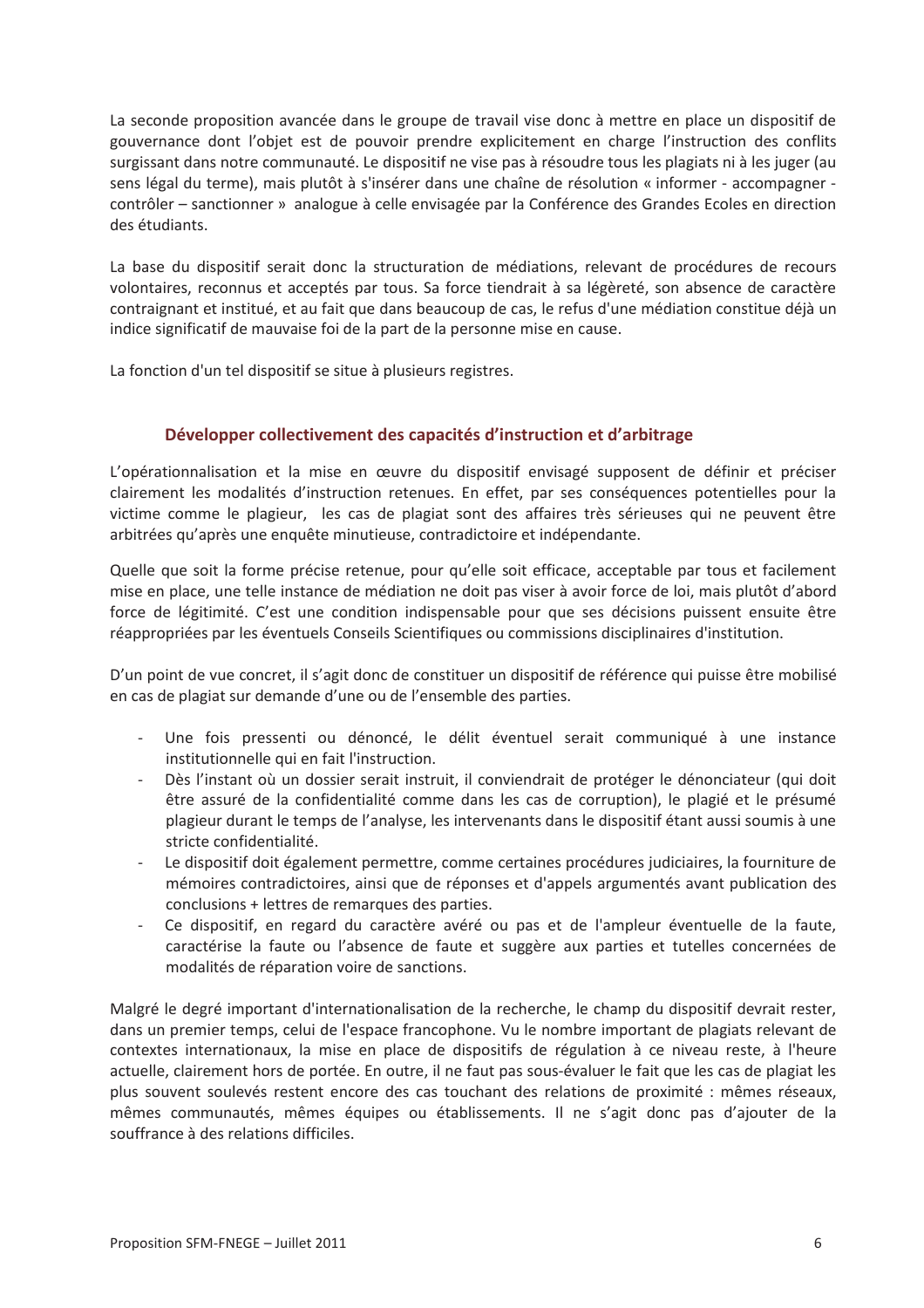Par contre, la mise en place d'un dispositif de médiation sous l'égide de la FNEGE, pourrait faciliter, ultérieurement la recherche de partenaires internationaux analogues à même de traiter les conflits transfrontières.

En résumé, le dispositif repose donc sur l'instauration d'une instance académique reconnue

- · qui puisse assurer la recevabilité d'une demande et canaliser des revendications
- qui cautionne des analyses contradictoires
- · qui puisse faire l'objet de recours

· qui agisse et assure des médiations, en proposant une instance intermédiaire entre la négociation en face-à-face et les procédures judiciaires

### Assurer une régulation des relations et la pacification de la coopétition académique

En assurant, en cas de conflit entre des parties, la prise en charge de l'instruction des dossiers de plagiat et l'élaboration d'un point de vue argumenté, le dispositif contribuera à favoriser la responsabilité individuelle, l'assainissement des pratiques collectives et à l'exemplarité vis à vis des étudiants et partenaires de la recherche.

Au-delà de cette ambition générale, la reconnaissance et la prise en charge institutionnelle concourront à la pacification des relations dans la communauté académique. En ouvrant des possibilités instituées d'arbitrage, le dispositif réduira les conflits internes annexes, où chacun est amené à prendre parti ou à se défier des uns et des autres sans avoir accès aux informations ou à un point de vue argumenté sur les revendications en débat.

Il permettra d'éviter les dénonciations calomnieuses ou la persistance de réactions exacerbées. En constituant un recours ou une menace potentielle en cas de faute, il contribuera à la sensibilisation de l'ensemble de la chaîne de valeur de la publication : depuis les collègues directs et responsables de laboratoires ou d'établissements, jusqu'aux organisateurs de conférences, aux « referees », éditeurs de revue, maison d'édition... Il aura enfin la vertu de constituer un point de repère pour les apprentischercheurs et jeunes collègues des programmes de doctorat familiers des nouvelles technologies et des facilités qu'elles procurent, mais sans bénéficier pour autant d'un robuste environnement et encadrement de recherche.

### Etablir la définition progressive d'une jurisprudence et de bonnes pratiques

Dans des contextes de continuum entre plagiat avéré et pratiques usuelles (usage normal de citations et références), il s'avère indispensable de contribuer, par le traitement successif des cas soulevés, de "dire le juste et l'acceptable" en cernant et explicitant progressivement ce qui est acceptable ou non. C'est en effet l'absence même de la conscience – par les plagieurs potentiels - de limites claires qui invalide les démarches s'appuyant exclusivement sur des chartes d'éthique, codes de déontologie ou attestations sur l'honneur.

L'absence de prise de conscience des plagieurs (attestée par la nature de leurs réactions-dénégations vives quand leurs faits sont dénoncés) démontrent que dans beaucoup de cas, ils ne sont pas réellement conscients du caractère fautif et de la gravité de leurs actes : ils trouvent leur pratique normale ou pensent que « tout le monde le fait ».

Le plagiat s'inscrit en effet souvent dans les limites de la recopie de recopie de recopie... Ce constat est lié aux nouvelles pratiques de travail accentuées par le web : enseignement, prise de note, fiches de lecture.... il faut donc savoir qualifier la faute, dire « stop », punir et réparer éventuellement... puis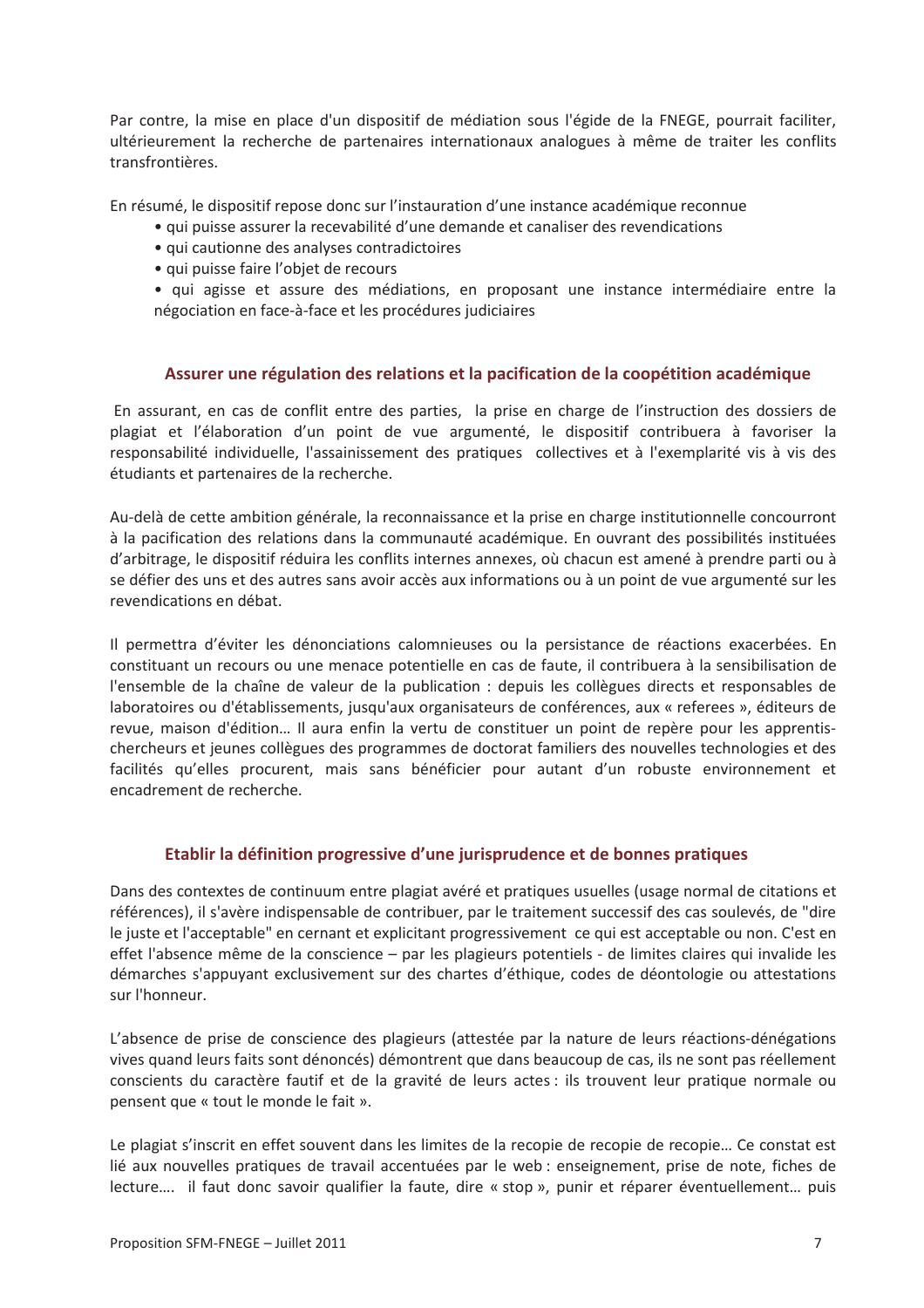savoir tourner la page. Dans certains cas, le plagiat relève d'une négligence appelant un simple « rappel au règlement » mais dans les cas plus graves, les plagieurs avérés doivent être conscients du fait que leur intégrité académique, et, donc, la possibilité de continuer à mener une carrière académique est en jeu.

La répétition des cas de négligence ou de plagiat de la part des mêmes auteurs doit contribuer aussi à essayer de prévenir le sentiment d'impunité - et donc les récidives (beaucoup ne guérissent pas de la tentation de facilité du plagiat). Il existe ainsi souvent des effets de « halo » : l'expérience montre qu'on retrouve systématiquement et de manière récurrente des pratiques répréhensibles dans certains collectifs de recherche.

Il importe sans doute, pour ce faire, de marquer systématiquement la réprobation communautaire (sans qu'il y ait pour autant de sanction lourde), même en cas de fraude mineure. En effet, un plagiat caractérisé, après une enquête indépendante et sérieuse, doit avoir des conséquences lourdes pour le plagieur. Il est de la responsabilité de chacun de ne pas hésiter à réagir vigoureusement en cas de suspicion de plagiat. C'est cette force des valeurs réaffirmées qui contribuera à cimenter, face aux plagiats, la confiance envers les mécanismes de régulation déontologiques de la communauté des sciences de gestion.

### Choisir la localisation du cadre institutionnel

Alertés par des cas de plagiats, plusieurs instances ou dispositifs sont à l'épreuve depuis deux ans localement, au niveau des universités ou de certaines associations (AIMS, AGRH notamment). Alors que ces différentes instances s'inscrivent toutes dans la communauté des sciences de gestion, les principes qui ont guidé leurs choix en la matière sont cependant parfois très différents, et ont des efficacités variables : que ce soit pour le traitement des cas, pour l'effet de dissuasion, ou pour la vertu pacificatrice.

Une question importante qui se pose est donc de savoir si le dispositif générique que nous envisageons doit reposer sur des dispositifs mis en place au niveau de chaque institution (établissement, revue, association ou société savante) ou être constitué de manière transversale. Dans le premier cas, il existe un risque (et le soupcon que la proximité relationnelle ne conduise au souci d'éviter de faire des et donc à ne pas traiter au fond les cas soulevés : conflits d'intérêts, relations hiérarchiques, relations de proximité).

Plus largement, dans les faits, les fréquents recouvrements entre associations et sous-disciplines de la gestion appellent clairement la nécessité du code général d'éthique évoqué comme premier axe de proposition (principes généraux en nombre limité) et d'un code de procédure de traitement qui devraient s'appliquer à toutes les associations scientifiques et à toutes les revues francophones soutenues par les associations. De la sorte il y aurait un code commun et les fautifs ne pourraient pas profiter des effets de frontière des organisations pour échapper au cadre collectif de régulation.

Une autre question importante est de savoir s'il faut privilégier un dispositif centralisé ou réparti. Dans le premier cas, il faudrait instituer une structure permanente de type « commission » ou "médiateur académique de la gestion" (tel qu'il existe dans des institutions comme le CNRS), à même de prendre en charge et coordonner le traitement de l'ensemble des procédures engagées. Dans le second cas ; le dispositif pourrait s'appuyer sur une structuration de type « 2.0 » reposant sur l'édiction de règles communes d'instruction des dossiers et la constitution d'une liste de médiateurs "habilités" parmi lesquels les plaignants auraient loisir de choisir en se mettant d'accord sur des noms (sur le modèle actuel des experts-judiciaires).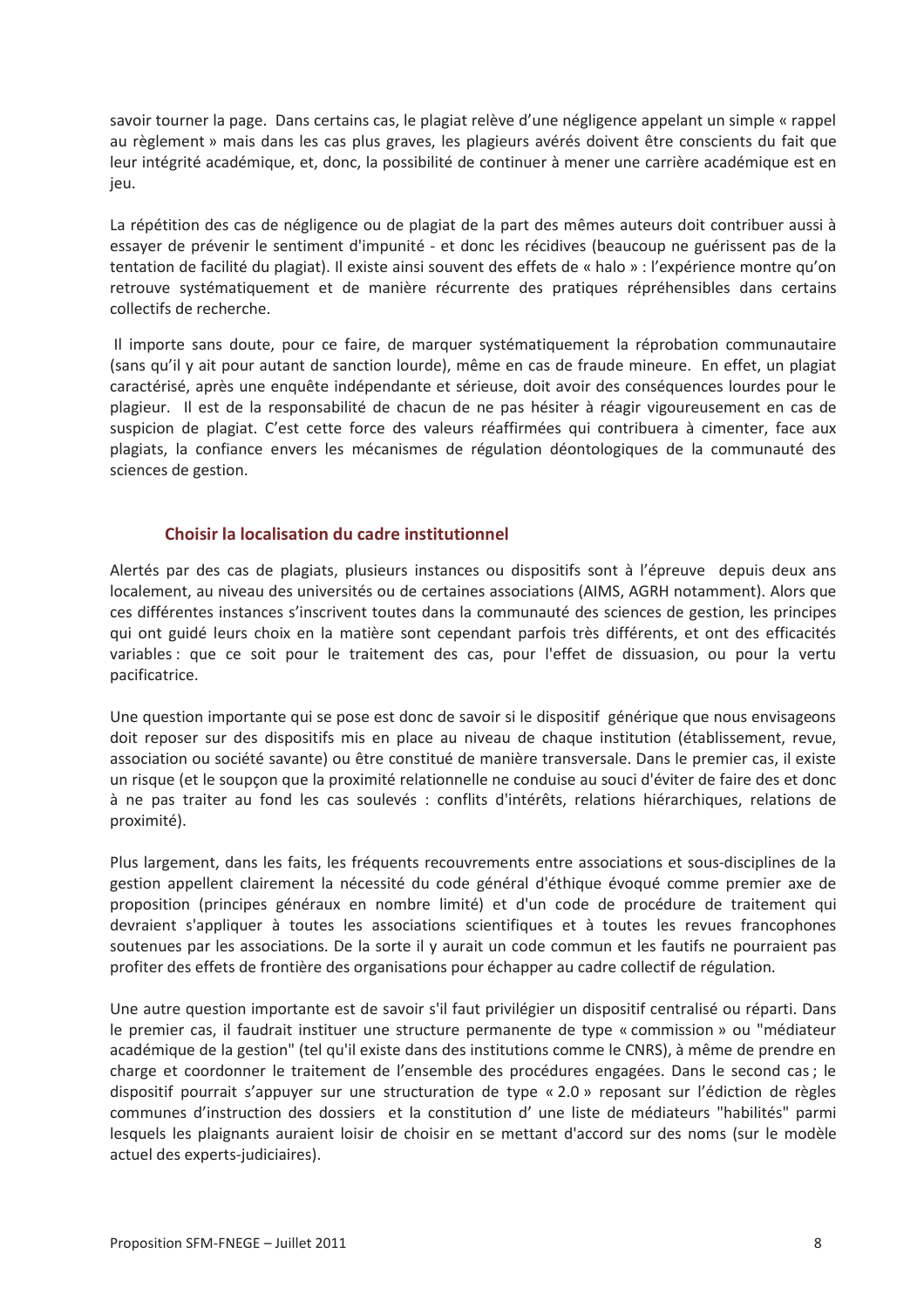Dans tous les cas, il paraîtrait important que certaines fonctions assurées plus ou moins spontanément dans chacune des deux options soient précisément organisées. Ainsi, l'avantage de la première solution est de permettre plus facilement la "capitalisation" et l'apprentissage en matière de règlement des conflits et de traitement des cas de plagiat. Un médiateur peut chercher à gérer au mieux les problèmes individuels pour ensuite s'en servir pour faire évoluer le système et les pratiques collectives. La prise en compte de cet apprentissage dans une structure collective telle que dans le second cas appelle une organisation volontariste de l'échange des pratiques et des difficultés rencontrées lors des différentes médiations. De même, dans les deux cas, il importe de garantir, d'une manière ou d'une autre, un principe de collégialité pour éviter l'isolement de celui qui réfléchit au problème, et pour éviter les pressions.

#### Etablir la composition de la commission ou des médiateurs

Le dispositif doit s'articuler avec des membres actifs et opérationnels en recherche car le levier maieur d'un tel mécanisme de médiation reste la régulation et la formation entre pairs. Les participants à cette instance doivent donc contribuer à en faire une instance paritaire et de débat, représentative de la communauté des sciences de gestion, à l'instar des comités éditoriaux de revues, plutôt qu'un comité des sages. Du point de vue pratique, cela suppose d'organiser sa composition par parties prenantes, en prévoyant notamment la participation de membres ayant l'expérience d'éditeurs, d'enseignantschercheurs, de responsables d'établissement, de doyens ou directeurs de la recherche, ainsi que des jeunes chercheurs et des experts d'autres pays ou d'autres disciplines

Plus précisément, deux points importants paraissent devoir être soulignés. Premièrement, il faudrait éviter de solliciter des responsables en poste. Il importe en la manière d'opérer de manière classique en séparant bien les fonctions de médiation des fonctions d'autorité. Deuxièmement afin de prévenir les conflits d'intérêt potentiels, il serait essentiel d'assurer, par souci d'indépendance, une large représentation des disciplines, des classes d'âge et des établissements (y compris au-delà du cercle strict de la gestion).

### Assurer la prise en charge du coût du système.

La contrepartie du sérieux de la procédure envisagée est que l'instruction des dossiers et les échanges avec les parties sont très consommateurs en temps, et aussi parfois en moyens (missions pour rencontrer éventuellement certaines parties ou témoins, accès à des logiciels anti-plagiat et des bases de données bibliographiques ...). Au niveau du fonctionnement, afin de faciliter le travail et les échanges sur des bases factuelles et traçables, il faudrait donc favoriser dans la mesure du possible des procédures et des modes d'évaluation ou de consultation à distance, notamment pour la qualification des faits.

L'indépendance et la rigueur des dispositifs adoptés, quelles que soient les modalités précises retenues, appellent donc la nécessité d'un financement (prise en charge des frais de structure et de ceux éventuellement associés aux missions d'instruction). Plusieurs modalités sont a priori envisageables pour assurer ce financement, d'ordre modeste mais non nul.

La solution que nous préconisons consisterait à le faire prendre en charge par une organisation transversale telle que la FNEGE. La question du financement est directement couplée avec celle de l'initiative et du rattachement institutionnel.

Une première mesure (ne préjugeant pas de la forme de rattachement) serait de demander, sans doute dans un second temps, une modeste contribution à chacun des établissements ou institutions qui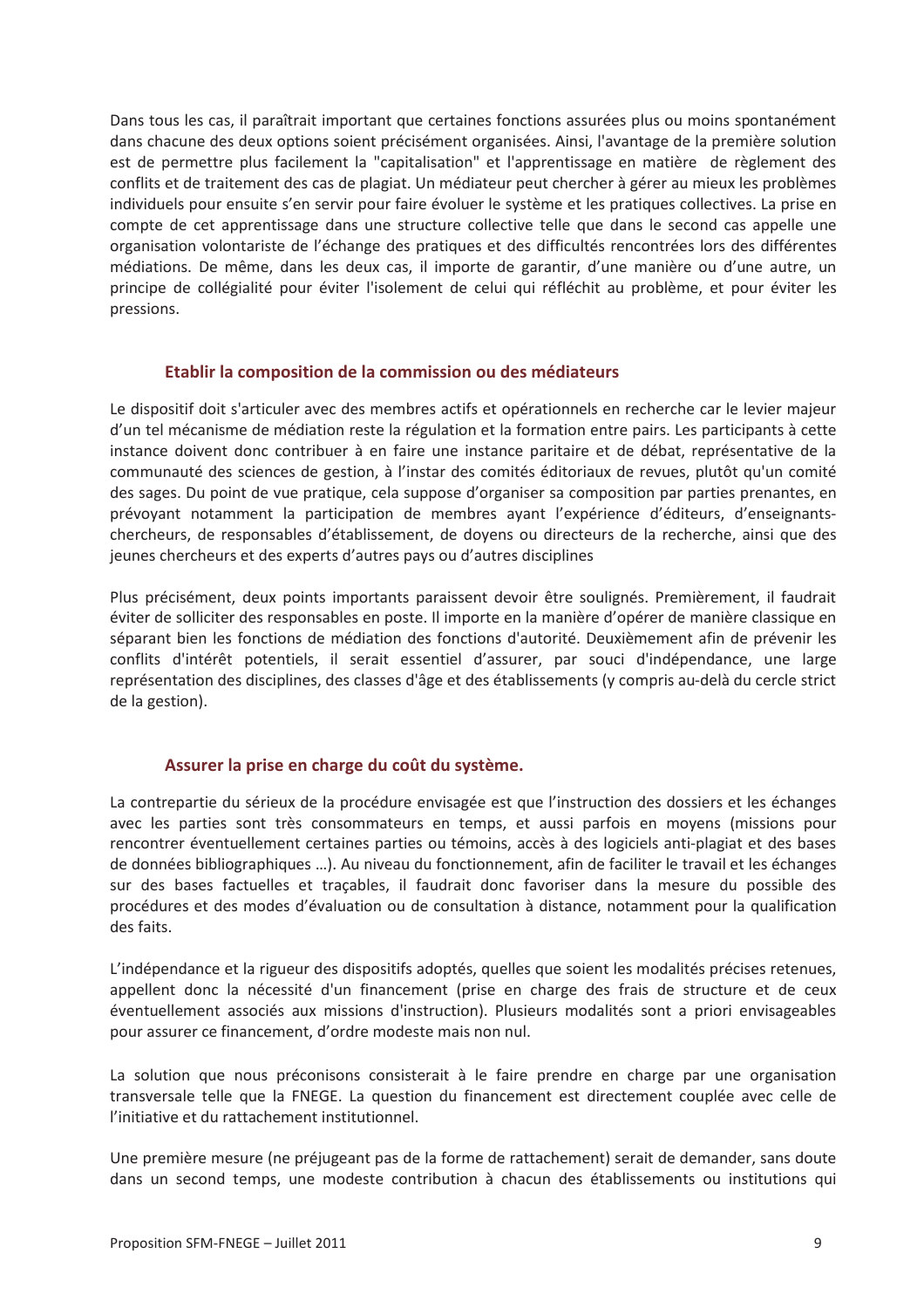souhaiteraient pouvoir recourir à ce dispositif. L'avantage ici serait double : d'une part assurer un financement autonome indépendant d'une structure déterminée, d'autre part, inciter les différentes institutions à soutenir et s'engager dans un dispositif collectif de lutte contre le plagiat. En souscrivant à la Charte évoquée dans la première partie et en soutenant la démarche déontologique entreprise, elles émettraient un message fort auprès de leurs enseignants-chercheurs, doctorants et étudiants.

Une autre possibilité doit également être envisagée, c'est celle qui consisterait à faire supporter le financement des médiations, par exemple sous la forme de cautionnement d'une somme minime éventuellement prise en charge par l'établissement de rattachement.

Ces différentes modalités ne sont bien sûr pas exclusives. Elles doivent être envisagées dans leur complémentarité et sans doute mise en œuvre progressivement au fur et à mesure du déploiement et de la montée en puissance du dispositif. Dans tous les cas précédents, une subvention du ministère de l'enseignement supérieur et de la recherche serait sans nul doute souhaitable pour contribuer à renforcer la capacité d'intervention et la légitimité du dispositif et de ses propositions.

#### Garantir la transparence des analyses et procédures

Pour être indiscutables et plus facilement acceptées par tous, des décisions d'arbitrages supposent d'être argumentées et ne peuvent relever du seul argument d'autorité. Il importe donc que le dispositif retenu assure que l'instruction des dossiers s'opère dans le cadre d'un processus transparent<sup>8</sup> en séparant le constat (juger sur pièces et juger les pièces), le jugement d'arbitrage, et les attendus expliquant clairement les raisons et fondements de la décision adoptée.

Du point de vue de l'efficacité du dispositif, il est notamment tout particulièrement important d'expliciter clairement les faits et la nature de la faute : à la fois pour permettre une bonne instruction des dossiers, et pour ouvrir, le cas échéant, la possibilité de recours contradictoire.

Dans le cas contraire, le risque est que le résultat la médiation ne soit pas accepté (soupçon d'influence, conflits d'intérêt, de copinage ou de protection des parties les plus puissantes). Dans de tels cas, la menace serait double : non résolution du conflit en cause, et surtout, encore plus grave sans doute, déconsidération complète de l'instance mettant en cause son autorité et sa légitimité pour le traitement ultérieur d'autres cas.

Il apparaît essentiel, en la matière, de systématiser - sans en faire la seule solution - le recours aux outils automatiques de repérage de plagiat (Compiliatio, Turnitin, Urkund...). Certes, ces outils ont leurs limites : ils ne s'appuient que sur les documents accessibles en ligne, ils ne décèlent que mal certaines formes de réécritures, ils ne prennent pas en compte les langues différentes. Toutefois, ces logiciels offrent déjà, dans beaucoup de cas, des éléments significatifs d'indices de plagiat<sup>9</sup>.

Afin de faciliter l'apprentissage collectif de la communauté et l'apprentissage des règles et des bonnes pratiques, il apparaît indispensable que le dispositif de médiation organise une publication régulière de ses décisions et des caractérisations des cas - le cas échéant en les rendant anonymes si nécessaire pour permettre d'une part le développement collectif d'une logique expérience, pour assurer d'autre

<sup>&</sup>lt;sup>8</sup> Ce qui ne suppose bien sûr pas une instruction publique, mais un processus où les étapes sont clairement définies ainsi que les critères et modalités de traitement. C'est par exemple le cas dans les revues à comité de lecture dont les processus de reviewing sont transparents tout en étant anonymes.

<sup>&</sup>lt;sup>9</sup> Au-delà du dispositif préconisé, leur usage devrait être systématique, dans toutes les instances académiques décisionnaires (commission de recrutement, jurys de thèse, comités éditoriaux de revues ou conférence, CNU, comité national), a fortiori dès qu'un doute ou un soupçon est émis.